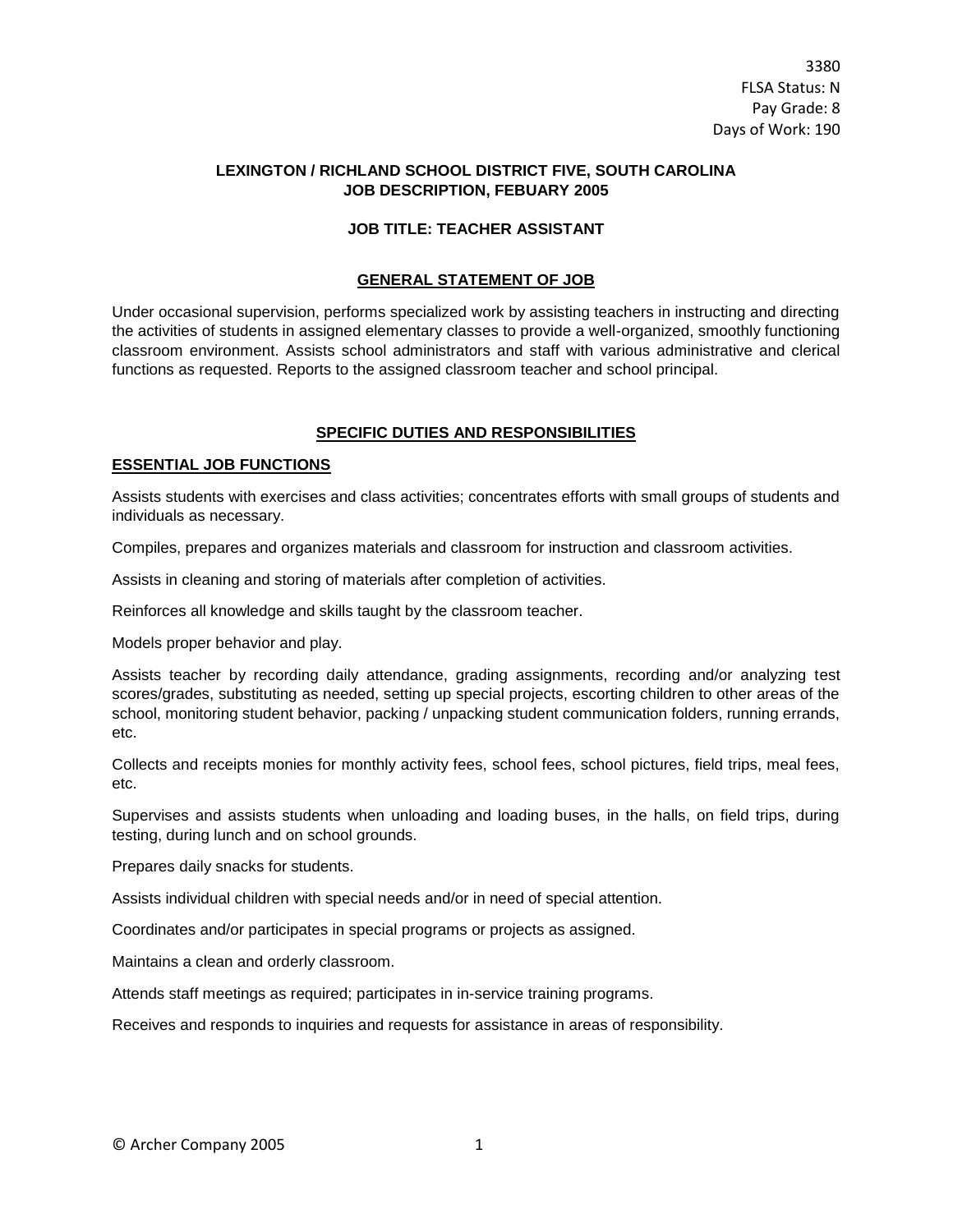Operates a variety of equipment such as a computer, printer, copier, calculator, telephone, audio-visual equipment, laminating machine, binding machine, waxing machine, etc.; uses clerical, copier, computer supplies, arts and crafts supplies, instructional supplies and materials.

Interacts and communicates with various groups and individuals such as the classroom teacher, other teachers, principals, other school staff, District staff, students, parents, volunteers and the general public.

Attends training, conferences, workshops, etc., as appropriate to enhance job knowledge and skills.

# **ADDITIONAL JOB FUNCTIONS**

Performs routine clerical tasks as required, including but not limited to preparing reports and records, copying and filing documents, entering and retrieving computer data, preparing notices and mail, etc.

Performs related duties as required.

# **MINIMUM TRAINING AND EXPERIENCE**

Requires Associate's degree or an equivalent to the satisfactory completion of two years of college education, supplemented by some experience working with children in an educational setting, or an equivalent combination of education, training and experience that provides the required knowledge, skills and abilities. Must possess a valid state driver's license

### **MINIMUM QUALIFICATIONS OR STANDARDS REQUIRED TO PERFORM ESSENTIAL JOB FUNCTIONS**

**Physical Requirements**: Requires sedentary work that involves walking or standing some of the time and involves exerting up to 10 pounds of force on a recurring basis or routine keyboard operations.

**Data Conception**: Requires the ability to compare and/or judge the readily observable, functional, structural or compositional characteristics (whether similar to or divergent from obvious standards) of data, people or things.

**Interpersonal Communication**: Requires the ability of speaking and/or signaling people to convey or exchange information. Includes receiving assignments and/or directions from supervisor.

**Language Ability**: Requires the ability to read a variety of policy and procedure manuals, computer manuals, reference materials, etc. Requires the ability to enter data into computer and prepare reports, correspondence, budgets, etc., with proper format, punctuation, spelling and grammar, using all parts of speech. Must be able to speak with poise, voice control and confidence and to articulate information to others.

**Intelligence**: Requires the ability to apply logical thinking to define problems, collect data, establish facts and draw valid conclusions; to interpret an extensive variety of instructions in oral, written or diagrammatic form; to deal with several abstract and concrete variables. Requires the ability to make independent judgments in the absence of supervisor; to acquire knowledge of topics related to primary occupation. Must have the ability to comprehend and interpret received information and the ability to comprehend and implement basic office machinery functions.

**Verbal Aptitude**: Requires the ability to record and deliver information, to explain procedures, to follow oral and written instructions. Must be able to communicate effectively and efficiently with persons of varying educational and cultural backgrounds.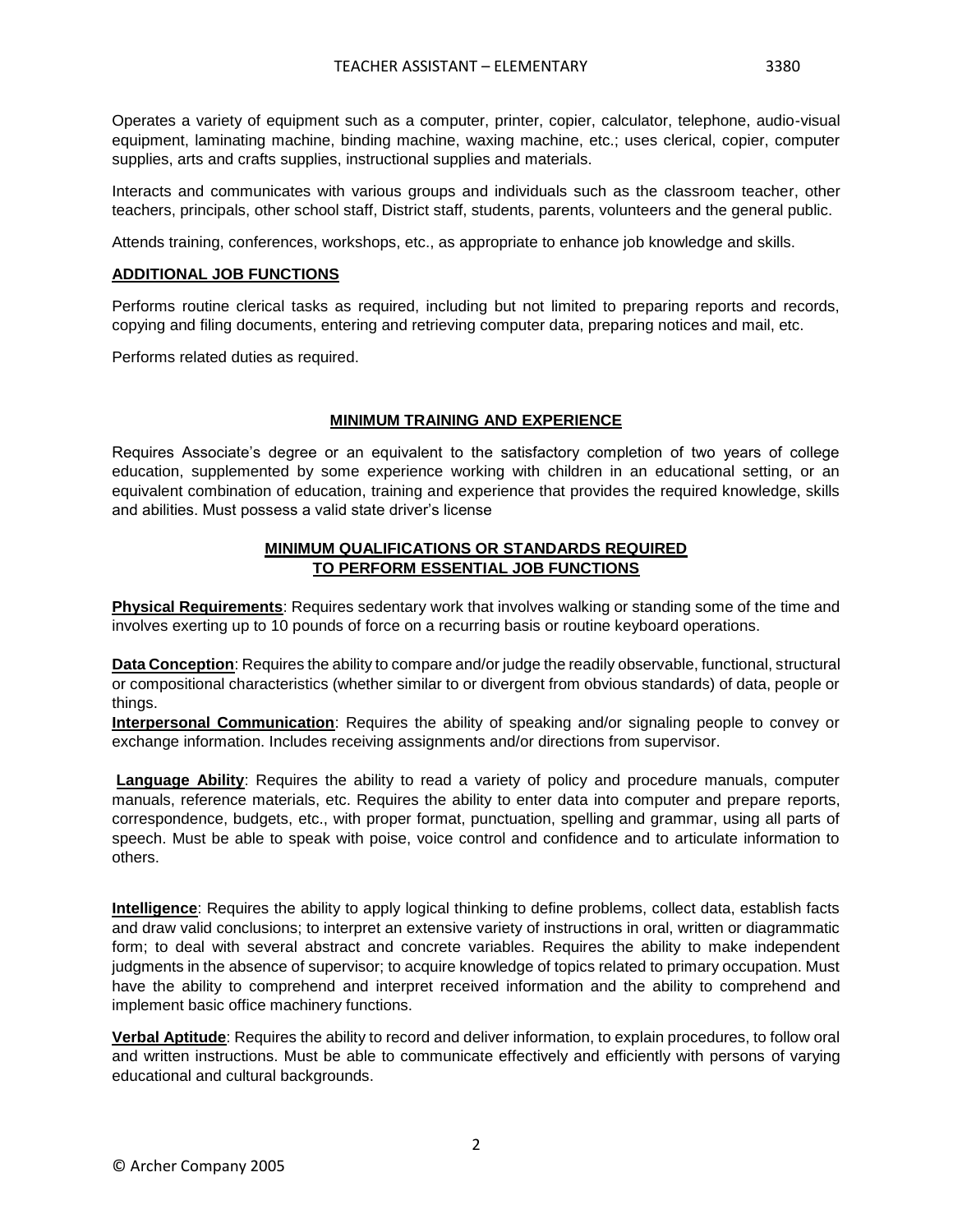**Form/Spatial Aptitude**: Requires the ability to inspect items for proper length, width and shape, and visually read various information.

**Motor Coordination**: Requires the ability to coordinate hands and eyes rapidly and accurately in using automated office equipment and communications machinery.

**Manual Dexterity**: Requires the ability to handle a variety of items including computer keyboards, office equipment, control knobs, switches, etc. Must have minimal levels of eye/hand/foot coordination.

**Color Discrimination**: Requires the ability to differentiate between colors and shades of color.

**Interpersonal Temperament**: Requires the ability to deal with people beyond giving and receiving instructions. Must be adaptable to performing under moderate stress when confronted with an emergency or tight deadline. The worker is subject to tension as a regular, consistent part of the job.

**Physical Communication**: Requires the ability to talk and hear: (talking: expressing or exchanging ideas by means of spoken words; hearing: perceiving nature of sounds by ear). Must be able to hear and understand communications through a telephone.

# **PERFORMANCE INDICATORS**

**Knowledge of Job**: Is knowledgeable in the methods, policies and procedures of the Lexington Richland School District Five pertaining to specific duties of the Teacher Assistant – Elementary School. Is knowledgeable in the laws, ordinances, standards and regulations pertaining to the specific duties and responsibilities of the position. Has the ability to comprehend, interpret and apply regulations, procedures and related information. Has knowledge of the characteristics of the age group assigned. Is able to establish and maintain positive relationships and work effectively with adults and children. Is able to supervise, guide and support students with patience and kindness. Is able to reinforce skills taught by the teacher. Is able to follow lesson plans provided by the teacher. Is able to motivate students to participate in educational activities and to want to learn. Is able to perform job tasks professionally in an environment where discrimination and other public issues are constant concerns. Has knowledge of and is able to use modern office practices and equipment, including computers. Has knowledge of proper English usage, vocabulary, punctuation and spelling; has the mathematical ability to handle required calculations. Is able to type accurately at a rate sufficient for the successful performance of assigned duties. Is skilled in applying a responsible attention to detail as necessary in preparing records, reports and correspondence. Is able to read and interpret various materials pertaining to the responsibilities of the job. Is able to take the initiative to complete the duties of the position without the need of direct supervision. Is able to use independent judgment in performing routine tasks. Has the ability to plan, organize and prioritize daily assignments and work activities. Is able to offer assistance to fellow employees as necessary. Knows how to maintain effective relationships with co-workers, personnel of other departments, parents, students and members of the public through contact and cooperation. Has knowledge of the occupational hazards and safety precautions of the position. Knows how to react calmly and quickly in emergency situations. Has the ability to learn and utilize new skills and information to improve job performance and efficiency.

**Quality of Work**: Maintains high standards of accuracy in exercising duties and responsibilities. Exercises immediate remedial action to correct any quality deficiencies that occur in areas of responsibility. Maintains high quality communication and interaction with internal and external entities with whom the position interacts.